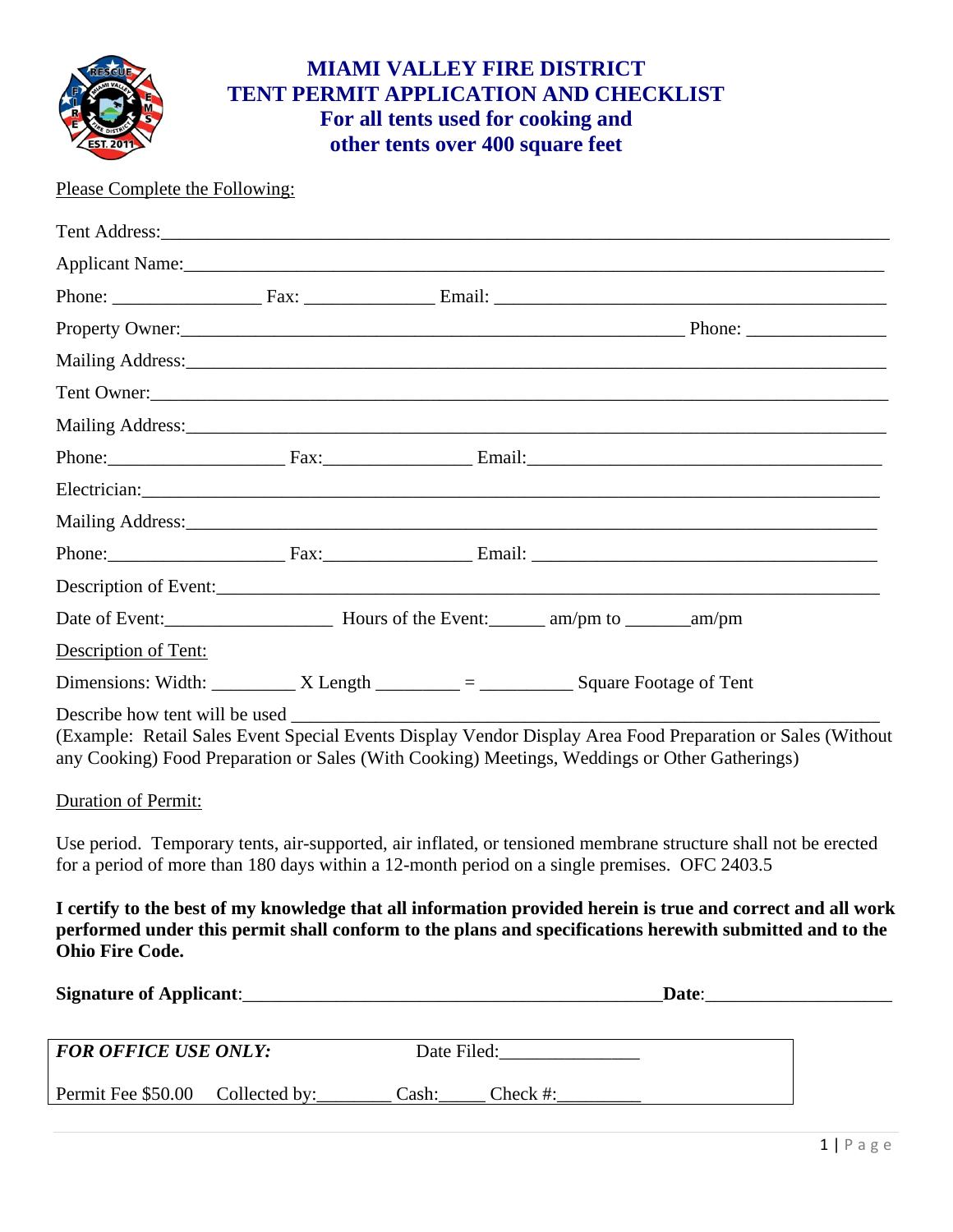## **TENT PERMIT CHECKLIST**

#### **Please submit the following information, if applicable, with your tent permit application:**

#### **Site Plan**

 $\Box$  Construction Documents. A detailed site and floor plan for tents or membrane structure with an occupant load of **50 or more** shall be provided with each application for approval. The tent or membrane structure floor plan shall indicate details of the means of egress facilities, seating capacity, arrangement of the seating and location and type of heating and electrical equipment. OFC 3103.6

 $\Box$  Approval required. Tents and membrane structures having an area in excess of 400 square feet shall not be erected, operated or maintained for a purpose without first obtaining a permit and approval from the fire code official. OFC 3103.2 If your installation meets all of the exceptions a tent permit **MAY NOT** be required. Exceptions:

- 1. Tents used exclusively for recreational camping purposes.
- 2. Tents open on all sides which comply with all the following:
	- a. Individual tents having a maximum site of 700 square feet
	- b. The aggregate area of multiple tents placed side by side without a fire break clearance of 12 feet (3658 mm), not exceeding 700 square feet total.
	- c. A minimum clearance of 12 feet to all structures and other tents.

 $\Box$  Access, location, and parking. Access, location, and parking plan for temporary tents and membrane structures shall be in accordance with this paragraph. OFC 3103.8

 $\Box$  Access. Fire apparatus access roads shall be provided in accordance with the paragraph (C)503) of rule 1301:7-08 of the Administrative Code or Rule 5 of the Ohio Fire Code. OFC 3103.8.1

 $\Box$  Location. Tents or membrane structures shall not be located withing 20 feet of lot lines, buildings, other tents or membrane structures, parked vehicles, or internal combustion engines. For the purpose of determining required distances, support ropes and guy wires shall be considered as part of the temporary membrane structure or tent. OFC 3103.8.2

 $\square$  Seating Arrangements. Seating in tents or membrane structures shall be in accordance with the rule 1301:7-7-10 of the Administrative Code or Rule 10 of the Ohio Fire Code. OFC 3103.11

 $\Box$  Means of Egress. Means of egress for temporary tents and membrane structures shall be in accordance with paragraphs (C)(12)(a)(3103.12.1) to (C)(12)(h)(3103.12.8) of this rule. OFC 3103.12

 $\Box$  Distribution. Exits shall be spaced at approximately equal interval around the perimeter of the tent or membrane structure and shall be located such that all points are 100 feet or less from an exit. OFC 3103.12.2

 $\Box$  Number. Tents or membrane structures or a usable portion thereof shall have a least one exit and not less than the number of exits required ty Table 3103.12.2 of this rule. The total width of means of egress shall not be less than the total occupant load served by a means of egress multiplied by 0.2 inches per person. OFC 3103.12.2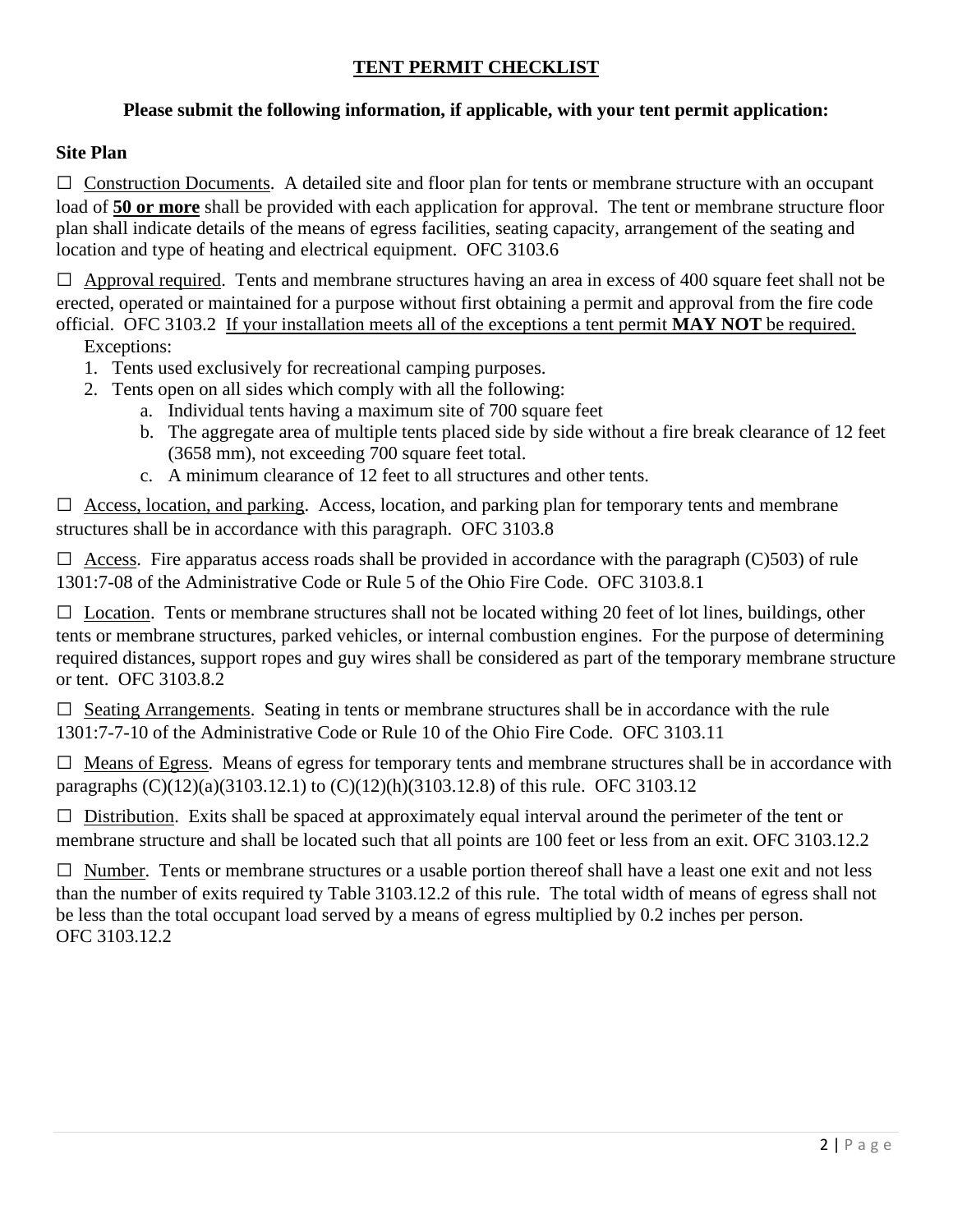#### **TENT PERMIT CHECKLIST**

#### **For all tents used for cooking and other tents over 400 square feet**

| Occupant Load  | Minimum number of | Minimum width of each    | Minimum width of each     |  |  |
|----------------|-------------------|--------------------------|---------------------------|--|--|
|                | means of egress   | means of egress (inches) | means of egress (inches)  |  |  |
|                |                   | Tent                     | <b>Membrane Structure</b> |  |  |
| 10 to 199      |                   | 72                       | 36                        |  |  |
| 200 to 499     |                   | 72                       |                           |  |  |
| 500 to 999     |                   | 96                       |                           |  |  |
| 1,000 to 1,999 |                   | 120                      | 96                        |  |  |
| 2,000 to 2,999 |                   | 120                      | 96                        |  |  |
| Over 3,000     |                   | 120                      | 96                        |  |  |

#### **Table 3103.12.2**

 $\square$  Aisle. The width of aisles without fixed seating shall be in accordance with the following:

- 1. In areas serving employees only, the minimum aisle width shall be 24 inches but not less than the width required by the number of employees served, .02 inches per person.
- 2. In public areas, smooth-surfaced, unobstructed aisles having a minimum width of not less than 44 inches shall be provided from seating area, and aisles hall be progressively increased in width to provide, at all points, not less than 1 foot of aisle width for each 50-person served by such aisle at that point, 0.2 inches per person.

#### **Flame-Resistant Treatment**

Certification. An affidavit or affirmation shall be submitted to the fire code official, and a copy retained on the premises on which the tent or air-supported structure is located. The affidavit shall attest to the following information relative to the flame propagation performance criteria of the fabric. OFC 3104.4

 $\square$  Name and address of the owners of the tent or air-supported structure.

 $\square$  Date the fabric was last treated with flame-retardant solution.

 $\Box$  Trade name or kind of chemical used in treatment.

 $\square$  Name of person or firm treating the material.

 $\square$  Name of testing agency and test standard by which the fabric was tested.

#### **Tent Anchoring**

 $\Box$  Anchorage required. Tents or membrane structures and their appurtenances shall be adequately roped, braced, and anchored to withstand the elements of weather and prevent against collapsing. Documentation of structural stability shall be furnished to the fire code official upon request. OFC 3104.9

#### **Exit Signs**

 $\Box$  Exit signs. Exits shall be clearly marked. Exit signs shall be installed at required exit doorways and where otherwise necessary to indicate clearly the direction of egress when the exit serves as an occupant load of 50 or more. OFC 3103.12.6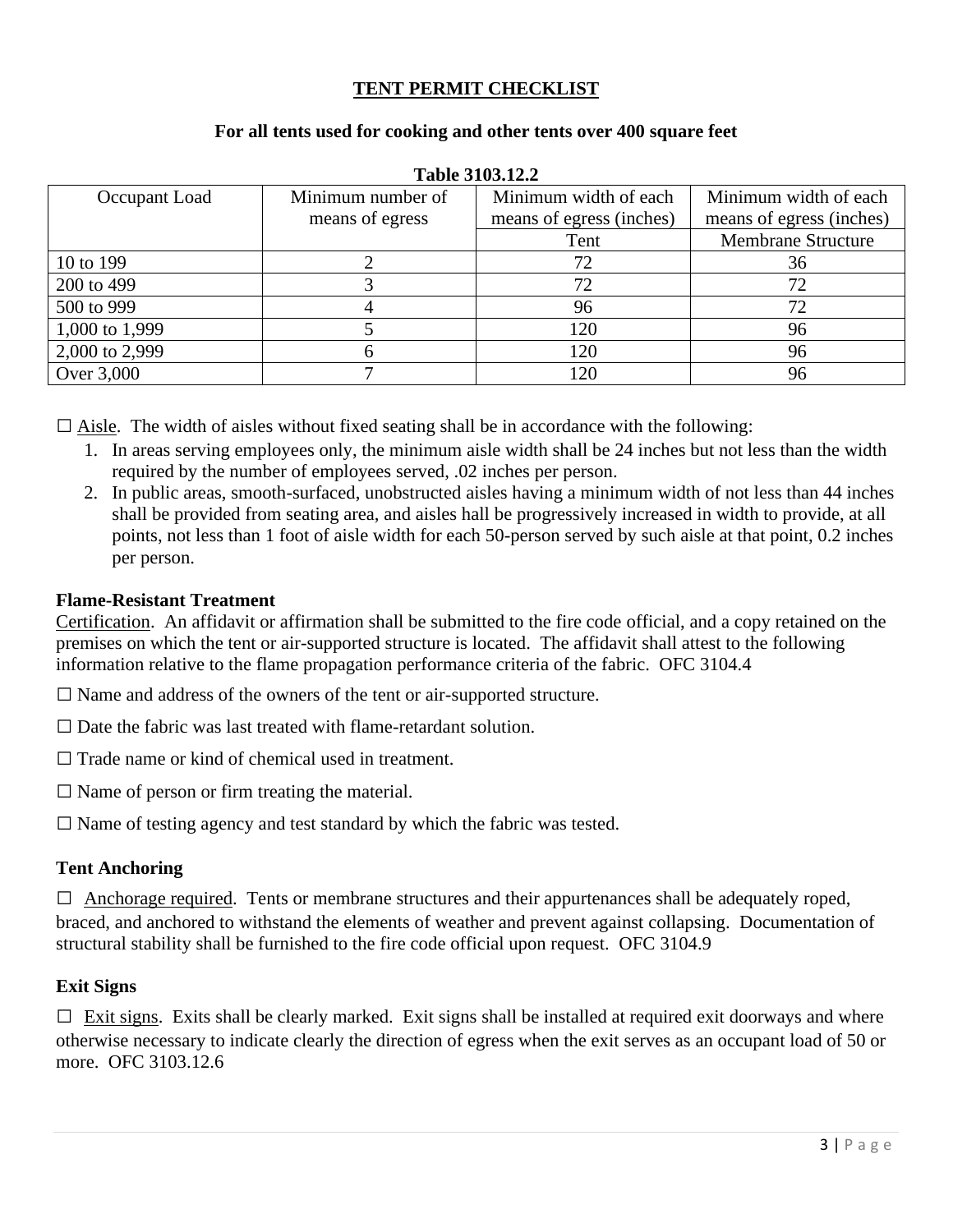$\Box$  Exit sign Illumination. Exit signs shall be either listed and labeled in accordance with UL 924 as listed in rule 1301:7-7-47 of the Administrative Code as the internally illuminated type and used in accordance with the listing or shall be externally illuminated by luminaires supplied in the following manner. OFC 3103.12.6.1

- 1. Two separate circuits, one of which shall separate from all other circuits, for occupant loads of 300 or less; or
- 2. Two separate sources of power, one of which shall be approved emergency system, shall be provided when the occupant load exceeds 300. Emergency systems shall be supplied from storage batteries or from the on-site generator set, and the system shall be installed in accordance with NFPA 70 as listed in rule 1301:7-7-80 of the Administrative Code. The emergency system provided shall have a minimum duration of 90 minutes when operated at full design command.

### **Exit Path Illumination**

 $\Box$  Means of egress illumination. Means of egress shall be illuminated with light having an intensity of not less than 1 foot-candle (11 lux) at floor level while the structure is occupied. Fixtures required for means of egress illumination shall be supplied from a separate circuit or source of power. OFC 3103.12.7

 $\Box$  Maintenance of means of egress. The required width of exits, aisles and passageways shall be maintained at all times to a public way. Guy wires, guy ropes and other support members shall not cross a means of egress at a height or less than 8 feet. The surface of means of egress shall be maintained in an approved manner. OFC 3103.12.8

### **Combustible materials**

 $\Box$  Combustible materials. Hay, straw, shavings, or similar combustible materials shall not be located within any tent or membrane containing an assembly occupancy, except the materials necessary for the daily feeding and care of animals. Sawdust and shavings utilized for public performance or exhibit shall not be prohibited provided the sawdust and shavings are kept damp. Combustible materials shall not be permitted under the stands or seats at any time. OFC 3104.5

 $\Box$  Combustible waste material. The floor surface inside tents or membrane structure and the grounds outside and within a 30-foot perimeter shall be kept free of combustible waste and other combustible materials that could create a fire hazard. Such waste shall be stored in approved containers and removed from the premises at least once a day during the period the structure is occupied by the public. OFC 3104.22

### **Smoking**

 $\square$  Smoking shall not be permitted in tents or membrane structures. Approved "No Smoking" signs shall be conspicuously posted in accordance with paragraph (J)(310) of rule 1301:7-7-03 of the Administrative Code. OFC 3104.6

#### **Open or exposed flame**

 $\Box$  Open or exposed flame. Open flames or other devices emitting flame, fire or heat or any flammable or combustible liquids, gas, charcoal or other cooking device or any other unapproved devices shall not be permitted inside or within 20 feet of the tent or membrane structures while open to the public unless approved by the fire code official. OFC 3104.7

 $\Box$  Location. Cooking and heating equipment shall not be located withing 10 feet of exits or combustible material. OFC 3104.15.4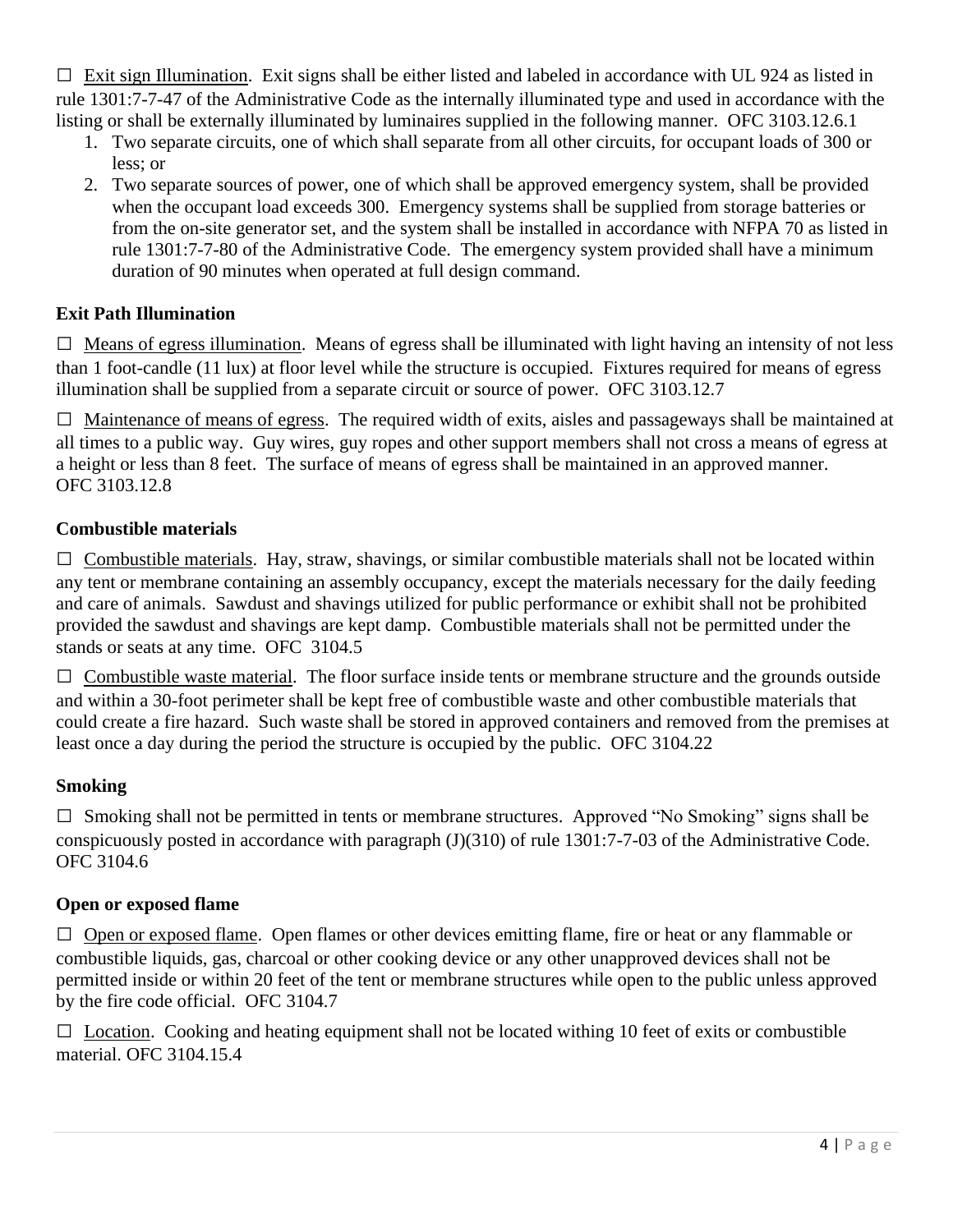## **Cooking Tents**

 $\Box$  Cooking tents. Tents, with sidewalls or drops, where cooking is performed shall be separated from other tents or membrane structures by a minimum of 20 feet. OFC 3104.15.5

□ Outdoor cooking. Outdoor cooking that produces sparks or grease-laden vapors shall not be performed within 20 feet from a tent or membrane structure. OFC 3104.15.6

## **LP-Gas Containers**

The storage, handling and use of LP-gas and LP-gas equipment shall be in accordance with paragraphs (D)(16)(a)(3104.16.1) to (D)(16)(c)(3104.16.3) of this rule, and Rule 24 of the Ohio Fire Code. UFC 3104.16

□ Location of containers. LP-gas containers shall be located outside. Safety release valves shall be pointed away from the tent or membrane structure. OFC 3104.16.2

 $\Box$  Containers 500 gallons or less. Portable LP-gas containers with a capacity of 500 gallons or less shall have a minimum separation between the container and structure not less than 10 feet. OFC 3104.16.2.1

 $\Box$  Protection and security. Portable LP-gas containers, piping, valves, and fittings which are located outside and are being used to fuel equipment inside a tent or membrane structure shall be adequately protected to prevent tampering, damage by vehicles or other hazards and shall be located in an approved location. Portable LP-gas containers shall be securely fastened in place to prevent unauthorized movement. OFC 3104.16.2.3

 $\Box$  Flammable and combustible liquid storage. Flammable and combustible liquids shall be stored outside in an approved manner not less than 50 feel from tents or membrane structures. Storage shall be in accordance with rule 1301:7-7-57 of the Administrative Code, or Rule 31 of the Ohio Fire Code. OFC 3104.17.2

 $\Box$  Use. Flammable-liquid-fueled equipment shall not be used in tents or membrane structures. OFC 3104.17.1

## **Display of Motor Vehicles**

 $\Box$  Display of motor vehicles. Liquid and gas-fueled vehicles and equipment used for display within tents or membrane structures hall be in accordance with paragraphs  $(D)(18)(a)(3102.18.1)$  to (D)(18)(e)(iii)(3104.18.5.3) of this rule, or Rule 31 of the Ohio Fire Code. UFC 3104.18

 $\Box$  Batteries. Batteries shall be disconnected in an appropriate manner. OFC 3104.18.1

 $\Box$  Fuel. Vehicles or equipment shall not be fueled or defueled within the tent or membrane structure. OFC 3104.18.2

 $\Box$  Quantity limit. Fuel in the fuel tank shall not exceed one-quarter of the tank capacity or 5 gallons whichever is less. OFC 3104.18.2.1

 $\Box$  Closure. Fuel tank opening shall be locked and sealed to prevent the escape of vapors. OFC 3104.18.2.3

### **Generators**

 $\Box$  Separation of generators. Generators and other internal combustion power sources shall be separated from tents or membrane structures by a minimum of 20 feet and shall be isolated from contact with the public by fencing, enclosure or other approved means. OFC 3104.19

### **Portable Fire Extinguishers**

 $\Box$  Portable Fire Extinguishers. Portable fire extinguishers shall be provided as required by paragraph (F)(906) of rule 1301:7-7-09 of the Administrative Code, or Rule 9 of the Ohio Fire Code. OFC 3104.12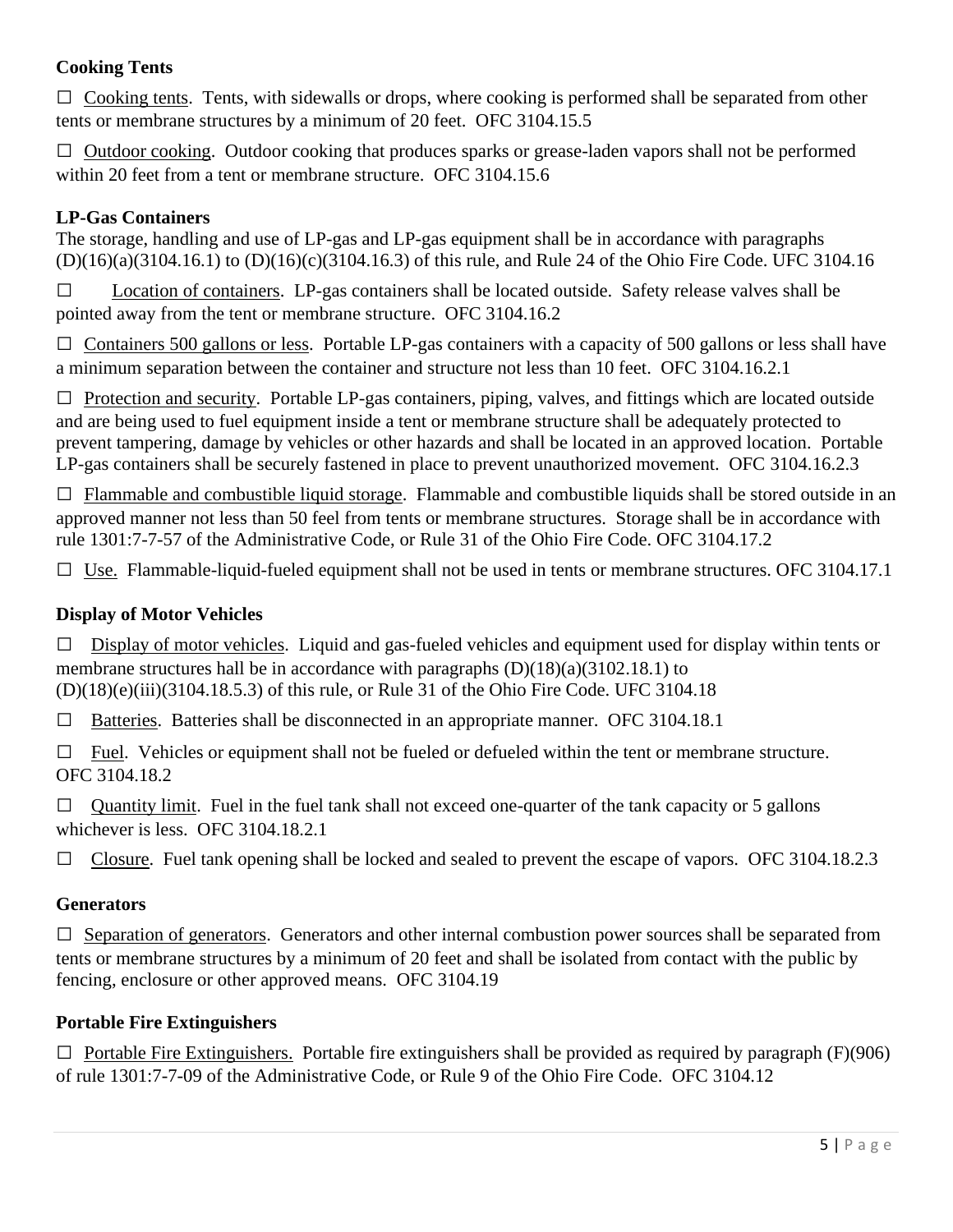#### **Standby Personnel**

 $\Box$  Standby Personnel. When, in the opinion of the fire code official, it is essential for public safety in a tent or membrane structure used as a place of assembly or any other use where people congregate, because of the number of person, or the nature of the performance, exhibition, display, contest or activity, the owner, agent of lessee shall employ one or more qualified persons, as required and approved, to remain on duty during the times such places are open to the public, or when such activity is being conducted. OFC 3104.20

 $\Box$  Duties. Before each performance or the start of such activity, standby personnel shall keep diligent watch for fires during the time such place is open to the public or such activity is being conducted and take prompt measures for extinguishment of fires that occur and assist in the evacuation of the public from the structure. OFC 3104.20.1

 $\Box$  Crowd managers. There shall be trained crowd managers/supervisors at a ratio of one crowd manager/supervisor for every 250 occupants, as approved. OFC 3104.20.2

When application is completed (all 7 pages) deliver in person to the Miami Valley Fire District with the application fee to 2710 Lyons Road, Miamisburg, OH 45342.

When the installation of the tent is complete, please contact the Miami Valley Fire District Headquarters, 937-560-2152 to schedule an inspection.

[www.miamivalleyfiredistrict.org](http://www.miamivalleyfiredistrict.org/)

[emsfire@miamivalleyfiredistrict.org](mailto:emsfire@miamivalleyfiredistrict.org)